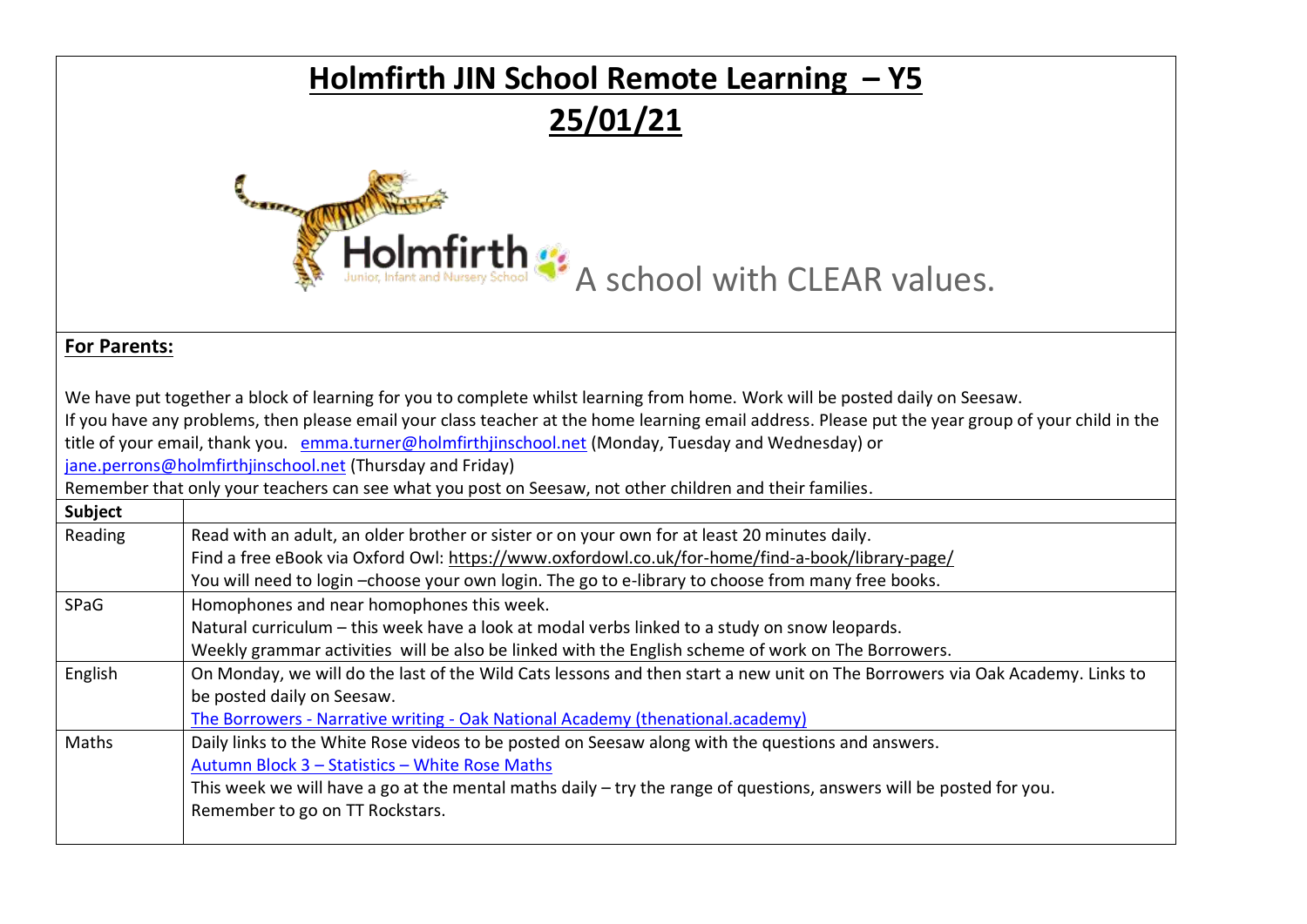|                                                                                                                                                                                                                                    |                                                                                                                                                                                                                                                                                                          | <b>Foundation Subjects (pm)</b><br>Thursday<br>Tuesday<br>Wednesday<br>Friday<br><b>History</b><br><b>History</b><br>Art<br>Art<br>We will be looking at the<br>Today, is about life in the<br>Looking at a range of Tiger<br>Looking at a range of Tiger<br>lives of working Victorian<br>workhouse. What was is<br>images and paintings in<br>images and paintings in<br>children.<br>like and how did it feel?<br>order to create our own<br>order to create our own |  |                                                                                                                                                                                                                                                                  |                                                                                                                                      |  |
|------------------------------------------------------------------------------------------------------------------------------------------------------------------------------------------------------------------------------------|----------------------------------------------------------------------------------------------------------------------------------------------------------------------------------------------------------------------------------------------------------------------------------------------------------|-------------------------------------------------------------------------------------------------------------------------------------------------------------------------------------------------------------------------------------------------------------------------------------------------------------------------------------------------------------------------------------------------------------------------------------------------------------------------|--|------------------------------------------------------------------------------------------------------------------------------------------------------------------------------------------------------------------------------------------------------------------|--------------------------------------------------------------------------------------------------------------------------------------|--|
| <b>Monday</b>                                                                                                                                                                                                                      |                                                                                                                                                                                                                                                                                                          |                                                                                                                                                                                                                                                                                                                                                                                                                                                                         |  |                                                                                                                                                                                                                                                                  |                                                                                                                                      |  |
| <b>History</b>                                                                                                                                                                                                                     |                                                                                                                                                                                                                                                                                                          |                                                                                                                                                                                                                                                                                                                                                                                                                                                                         |  |                                                                                                                                                                                                                                                                  |                                                                                                                                      |  |
| A Victorian timeline and<br>looking at the life of Queen<br>Victoria.<br><b>Note for Art Lesson on</b><br><b>Thursday/Friday</b><br>(Start collecting fabric, wool,                                                                |                                                                                                                                                                                                                                                                                                          |                                                                                                                                                                                                                                                                                                                                                                                                                                                                         |  | tiger master piece. There<br>will be a variety of options<br>depending on what<br>resources you have at<br>home)<br>-tiger collage                                                                                                                               | tiger master piece. There<br>will be a variety of options.<br>-tiger collage<br>-tiger sketch<br>-tiger cartoon<br>-tiger junk model |  |
| buttons, material, scrap<br>paper, boxes, wrappers and<br>packaging for Tiger art on<br>Thursday)<br>If you haven't got any<br>watercolours you might want<br>to get some if you want to do<br>the painting option on<br>Thursday. |                                                                                                                                                                                                                                                                                                          |                                                                                                                                                                                                                                                                                                                                                                                                                                                                         |  | -tiger sketch<br>-tiger cartoon<br>-tiger junk model (start<br>collecting this week)<br>-tiger painting based on<br>Henri Rousseau's painting.                                                                                                                   | -tiger painting based on<br>Henri Rousseau's painting.                                                                               |  |
| <b>PE</b> and<br><b>Fitness</b>                                                                                                                                                                                                    | house.                                                                                                                                                                                                                                                                                                   |                                                                                                                                                                                                                                                                                                                                                                                                                                                                         |  | If you can, go for a nice long walk. You could aim for 10 000 steps a day. (This could even be done in the garden or around the<br>Following a simple circuit daily would be amazing for your fitness. You could use these cards and do each one for 1-2 minutes |                                                                                                                                      |  |
| To be done at<br>any time $-$ we<br>recommend 2                                                                                                                                                                                    | each depending on your fitness.<br>Athletics - Create a circuit in your house or garden, involving, running, jumping, climbing, and stretching.                                                                                                                                                          |                                                                                                                                                                                                                                                                                                                                                                                                                                                                         |  |                                                                                                                                                                                                                                                                  |                                                                                                                                      |  |
| hours per                                                                                                                                                                                                                          | Vehicles - Ride a bike, scooter or toy car in your garden or driveway.<br>Dance - learn a dance from go noodle: https://family.gonoodle.com/                                                                                                                                                             |                                                                                                                                                                                                                                                                                                                                                                                                                                                                         |  |                                                                                                                                                                                                                                                                  |                                                                                                                                      |  |
| week.                                                                                                                                                                                                                              | Or go to youtube and choose a 'just dance' routine to try and perform on your own or with a family member. Ghost Busters<br>would be fun to start with or The Blues Brothers - everybody needs somebody.<br>Joe Wicks online (repeats of previous workouts in lockdown). Also he's starting from Monday. |                                                                                                                                                                                                                                                                                                                                                                                                                                                                         |  |                                                                                                                                                                                                                                                                  |                                                                                                                                      |  |
| Story time                                                                                                                                                                                                                         |                                                                                                                                                                                                                                                                                                          | This is the time for you to develop your reading for pleasure.                                                                                                                                                                                                                                                                                                                                                                                                          |  |                                                                                                                                                                                                                                                                  |                                                                                                                                      |  |